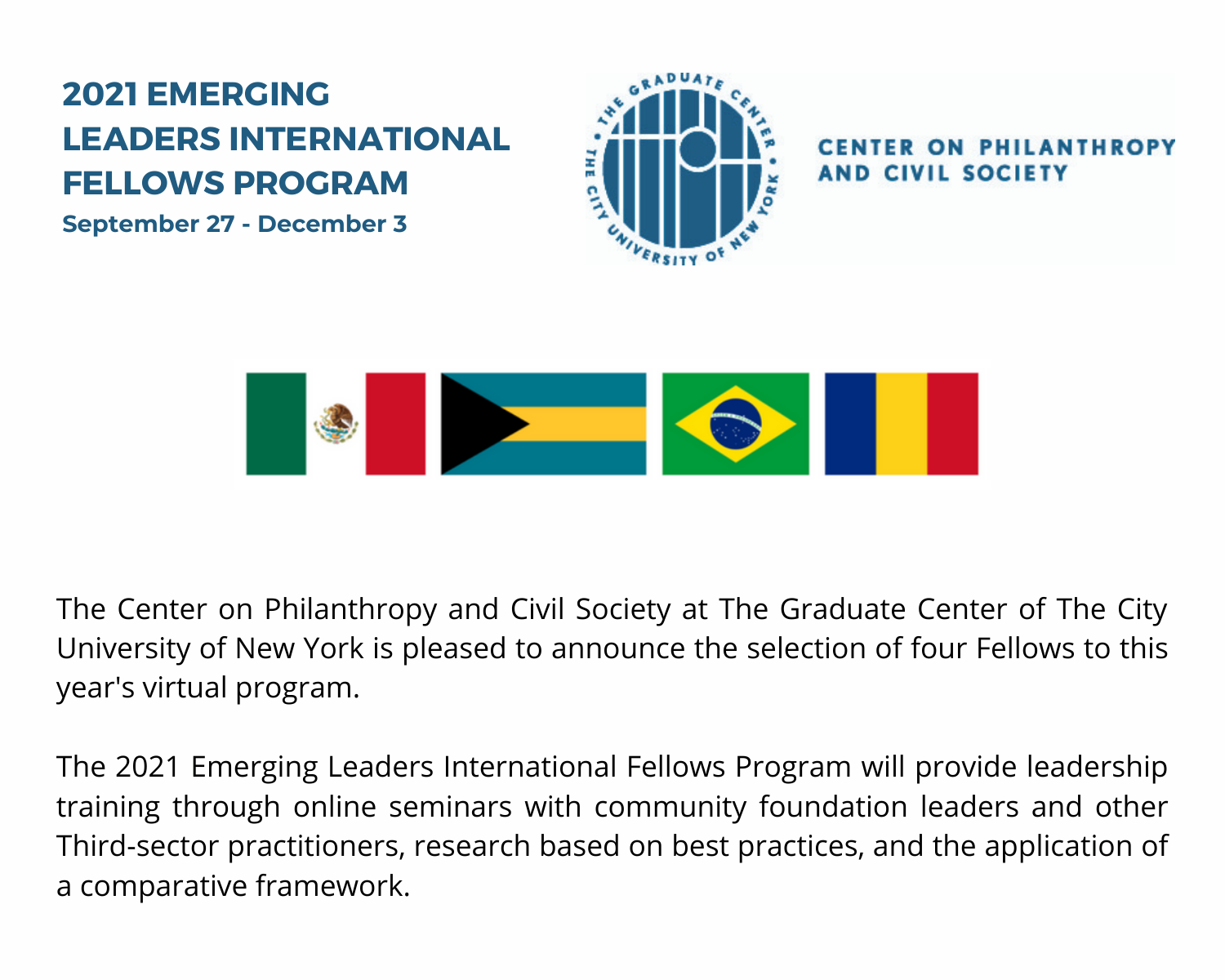

# ANDREEA ALEXANDROV

Bucharest, Romania Romanian Federation of Community [Foundations](http://www.ffcr.ro/)

#### **Research focus**

The role of community foundations in the community ecosystem and how they use systemic thinking

### 2021 EMERGING LEADERS INTERNATIONAL FELLOWS

" there is a lot we can learn from the peripheries, the rebels, the disruptors...I challenge the way we reconcile the distance and the differences between community foundations and these groups." -Andreea Alexandrov

> "This program will enable Investment me to share, assist and support organizations that will contribute to the reduction of social differences in Brazil." -Whilla Castelhano



## WHILLA CASTELHANO

São Paulo, Brazil IDIS – Institute for the [Development](http://www.idis.org.br/) of Social

#### **Research focus**

The development and strengthening of community foundations in Brazil through the Transforming Territories Program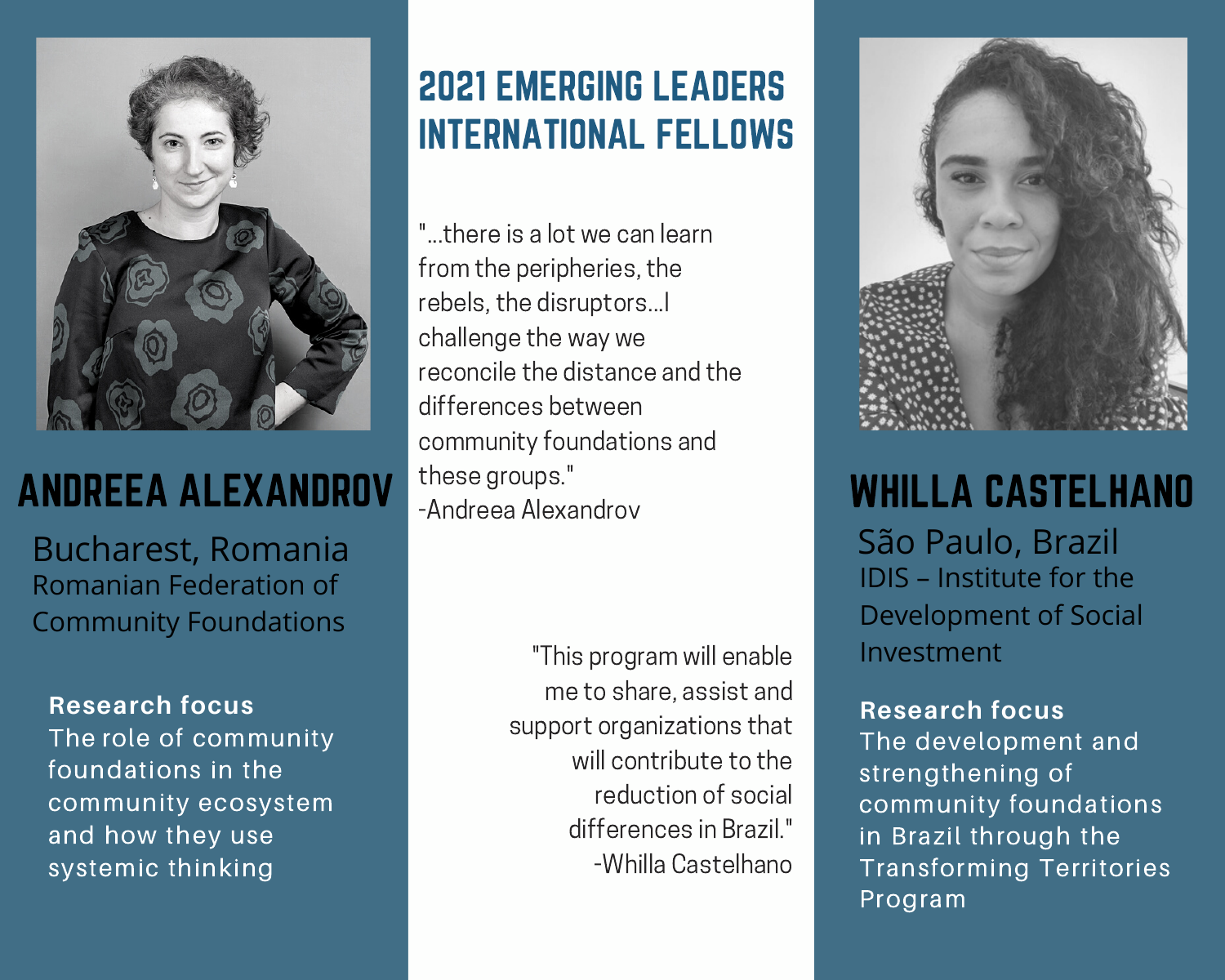

TATIANA FRAGA Monterrey, Mexico [Comunalia](https://comunalia.org.mx/)

#### **Research focus**

How might infrastructure organizations support an open, enabling civic space and what can community foundations do locally to model those possibilities?

### 2021 EMERGING LEADERS INTERNATIONAL FELLOWS

"This program is the opportunity I have been looking for to foster innovative solutions to social problems, through collaboration and communication."

-Tatiana Fraga

"...given that I am new to community grant-making...The International Fellows program will further strengthen my research acumen and build technical know how in the philanthropy industry." -Ketra Todd



KETRA TODD Nassau, The Bahamas Lyford Cay [Foundations](http://www.lyfordcayfoundations.org/)

**Research focus Strengthening** community grant-making through the advancement of the sustainable development goals